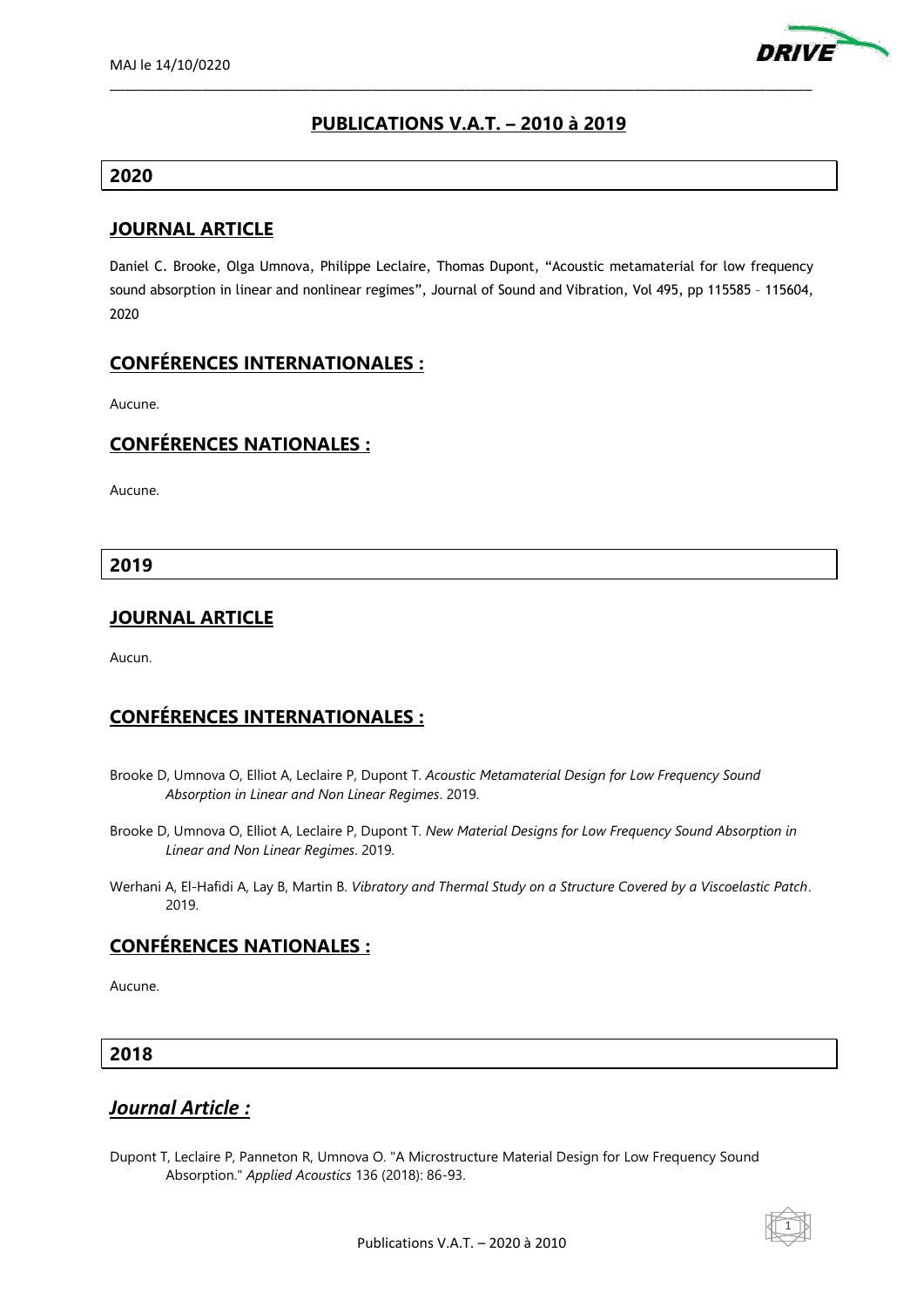

http://dx.doi.org/https://doi.org/10.1016/j.apacoust.2018.02.016.

# *Conférences Internationales :*

El-Hafidi A, Gning P.B, Piezel B. *Détermination Des Propriétés Dynamiques De Composites À Fibres De Lin Par L'utilisation Des Tests Vibratoires*. 2018.

\_\_\_\_\_\_\_\_\_\_\_\_\_\_\_\_\_\_\_\_\_\_\_\_\_\_\_\_\_\_\_\_\_\_\_\_\_\_\_\_\_\_\_\_\_\_\_\_\_\_\_\_\_\_\_\_\_\_\_\_\_\_\_\_\_\_\_\_\_\_\_\_\_\_\_\_\_\_\_\_\_\_\_\_\_\_\_\_\_\_\_

- P, Leclaire. *Le Confort Acoustique Et Vibratoire Dans Les Transports*. 2018.
- Werhani A, El-Hafidi A, Lay B, Martin B. *Thermomechanical Behavior of Beams Covered with Viscoelastic Patches*. 2018.

#### *Conférences Nationales :*

Werhani A, El-Hafidi A, Lay B, Martin B. *Étude Du Comportement Thermomécanique De Structures Recouvertes De Patchs Visco-Contraints*. 2018.

#### **2017**

- El-Hafidi A, Gning PB, Piezel B, Belaid M, Fontaine S. "Determination of Dynamic Properties of Flax Fibres Reinforced Laminate Using Vibration Measurements." *Polymer Testing* 57 (February 2017 2017): 219- 25.
- El-Hafidi A, Gning P.B, Piezel B, Fontaine S. "Characterization of the Dynamic Behaviour of Flax Fibre Reinforced Composites Using Vibration Measurements." *Materials Science and engineering* 252 (2017): 012049. http://dx.doi.org/10.1088/1757-899X/252/1/012049.

Schwan L, Geslain A, Romero Garcia V, Groby J.P "Complex Dispersion of Surface Acoustic Waves at a Lossy Metasurface." *Appl.*

*Phys. Lett* 110, no. 5 (2017): 051902. http://dx.doi.org/10.1063/1.4975120.

#### *Conférences Internationales :*

Dupont T, Leclaire P, Panneton R, Umnova O. *Periodic Resonance Effect for the Design of Low Frequency Acoustic Absorbers*. 2017.

- El-Hafidi A, Gning P.B, Piezel B, Fontaine S. *Characterization of the Dynamic Behaviour of Flax Fibre Reinforced Composites Using Vibration Measurements*. 2017.
- Geslain A, Romero-García V, Groby J.P, Cervera F, Sanchez-Dehesa J. *Acoustic Characterization of Silica Aerogel Clamped Plates for Perfect Absorption Purpose*. 2017.
- Geslain A, Schwan L, Groby J.P, Romero-Garcia V, Raetz S, Duclos A, Boechler N. *Slatcow (Spatial Laplace Transform for Complex Wavenumber Recovery) Method for Frequency / Complex Wavenumber Dispersion Relation Recovery*. 2017.
- Leclaire P, Lardeau A, Dupont T, Geslain A, Panneton R, Brooke D.C, Umnova O. *Recent Developments in the Acoustical Properties of Perforated and Porous Materials Containing Dead-End Pores – Applications to Low Frequency Sound Absorption*. 2017.
- Leclaire P, Umnova O, Dupont T, Panneton R. *Low Frequency and Nonlinear Acoustical Behaviour of Plates with Perforations Bearing Periodically Spaced Flat Resonators*. 2017.

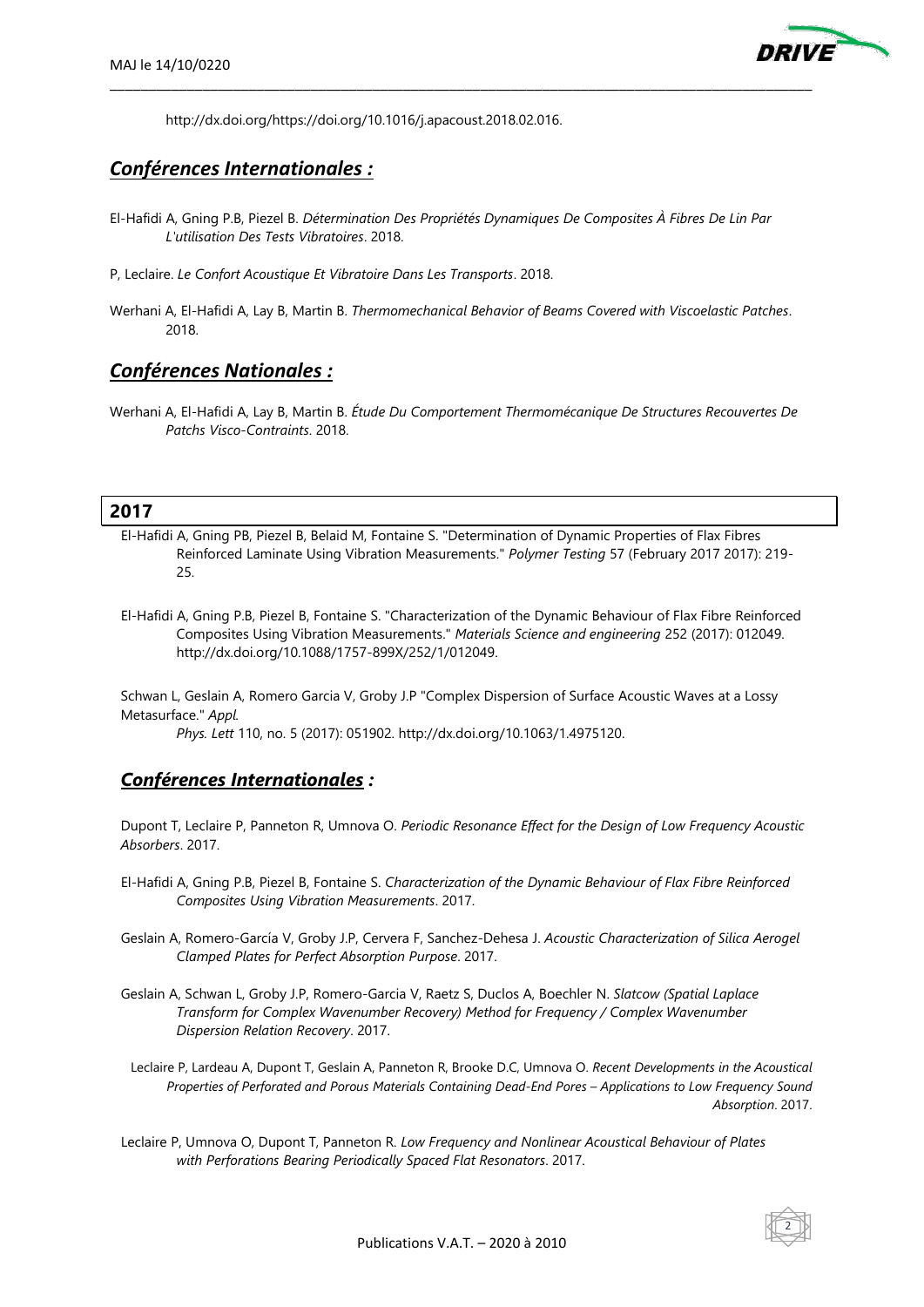

# *Conférences Nationales :*

Aucune.

#### **2016**

#### *Journal Article :*

Sacristan C. J, Dupont T, Sicot O, and Leclaire P , Verdière K, Panneton R and Gong X. L. . "A Mixture Approach to the Acoustic Properties of a Macroscopically Inhomogeneous Porous Aluminum in the Equivalent Fluid Approximation." *Journal of the Acoustical Society of America* 140 (2016). http://dx.doi.org/2847– 2855.

\_\_\_\_\_\_\_\_\_\_\_\_\_\_\_\_\_\_\_\_\_\_\_\_\_\_\_\_\_\_\_\_\_\_\_\_\_\_\_\_\_\_\_\_\_\_\_\_\_\_\_\_\_\_\_\_\_\_\_\_\_\_\_\_\_\_\_\_\_\_\_\_\_\_\_\_\_\_\_\_\_\_\_\_\_\_\_\_\_\_\_

#### *Conférences Internationales :*

Aucune.

#### *Conférences Nationales :*

Aucune.

#### **2015**

### *Journal Article :*

- El Hafidi A, De La Penna Herrero C, Martin B. "Optimization of Passive Constrained Layer Damping (Pcld) Treatments for Vibration Reduction." *Journal of Vibroen gineering* 17, no. 6 (2015): 3035-45.
- Leclaire P, Umnova O, Dupont T, Panneton R. "Acoustical Properties of Air-Saturated Porous Material with Periodically Distributed Dead-End Pores,." *Journal of the Acoustical Society of America* 137, no. 4 (2015): 1772-82. http://dx.doi.org/10.1121/1.4916712.

### *Conférences Internationales :*

Leclaire P, Umnova O, Dupont T, Panneton R. *Low Frequency Sound Absorption in a Porous Material with Periodically Distributed Dead-End Pores*. 2015.

Loredo A. *A Multilayered Plate Theory with Transverse Shear and Normal Warping Functions*. 2015.

### *Conférences Nationales :*

Aucune.

### **2014**

### *Journal Article :*

Loredo A. "Exact 3d Solution for Static and Damped Harmonic Response of Simply Supported General Laminates." *Composite Structures* 108 (2014): 625-34 http://dx.doi.org/10.1016/j.compstruct.2013.09.05.

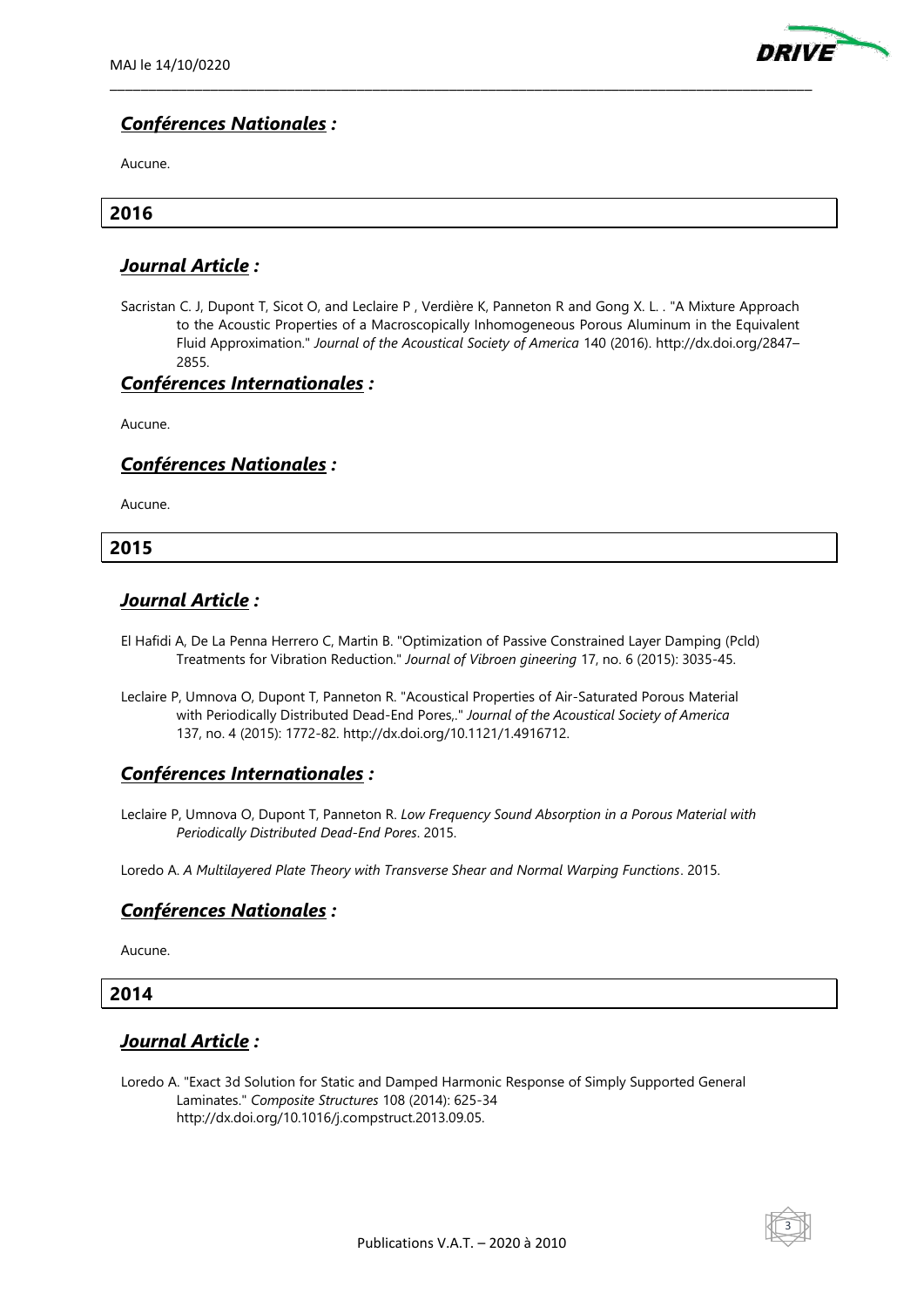

Loredo A, Castel W. "Two Multilayered Plate Models with Transverse Shear Warping Functions Issued from Three Dimensional Elasticity Equations." *Composite Structures* 117 (2014): 382-95 http://dx.doi.org/10.1016/j.compstruct.2014.07.001.

\_\_\_\_\_\_\_\_\_\_\_\_\_\_\_\_\_\_\_\_\_\_\_\_\_\_\_\_\_\_\_\_\_\_\_\_\_\_\_\_\_\_\_\_\_\_\_\_\_\_\_\_\_\_\_\_\_\_\_\_\_\_\_\_\_\_\_\_\_\_\_\_\_\_\_\_\_\_\_\_\_\_\_\_\_\_\_\_\_\_\_

- Mati-Baouche N, De Baynast H, Lebert A, Sun S, Sacristan C. J, Leclaire P, Michaud P; . ""Mechanical, Thermal and Acoustical Characterizations of an Insulating Bio-Based Composite Made from Sun-Flower Stalks Particles and Chitosan"." *Industrial Crops and Products* 58 (2014): 244-50. http://dx.doi.org/10.1016/j.indcrop.2014.04.022.
- Tasdemir M, Ersoy S. "Friction and Wear Performance of Hdpe/Talc Calcium Carbonate Polymer Composites against Sliding Distance and Applied Load." *Romanian Journal of Materials* 44, no. 3 (2014): 257-64.
- Verdière K, Panneton R, Elkoun S, Dupont T, Leclaire P. "Comparison between Parallel Transfer Matrix Method and Admittance Sum Method." *Journal of the Acoustical Society of America* 136, no. 2 (2014): EL90- EL95. http://dx.doi.org/10.1121/1.4885481.

### *Conférences Internationales :*

- Geslain A, Van Genechten B, Tournour M, DeRyck L, Desmet W. *Assessment of the Performance of Trim Materials : Modeling and Validation by Mean of Several Measurement Strategies*. 2014.
- Mati-Baouche N, De Baynast H, SunS, Delattre C, Sacristan C. J, Leclaire P, Michaud P. *Development of a New Insulating Bio-Based Composite Made from Sunflower Stalk Aggregates and Chitosan: Thermal, Mechanical and Acoustical Characterizations*. 2014.
- Sacristan C. J, Dupont T, Sicot O, Leclaire P, Verdière K, Panneton R, Gong X. L. *Impact Test and Mixture Approach to the Study of the Acoustic Properties of Rigid Frame Porous Materials with Functionally Graded Macroscopic Physical Parameters*. 2014.

Umnova O, Leclaire P, Dupont T, Panneton R. *Sound Propagation in Narrow Tubes with Periodically Spaced Lateral Cavities O.*

*Umnova, P. Leclaire, T. Dupont and R. Panneton*. 2014.

Verdière K, Panneton R, Elkoun S, Dupont T, Leclaire P. *Recent Highlights on the Parallel Transfer Matrix Method (Ptmm)*. 2014.

### *Conférences Nationales :*

Mati-Baouche N, De Baynast H, Sacristan C. J, Leclaire P, Michaud P. *Développement De Composites Biosourcés Isolants À Partir De Broyats De Tiges De Tournesol Et De Chitosane : Caractérisation Des Performances Thermiques, Mécaniques Et Acoustiques* 2014.

### **2013**

# *Journal Article :*

- Dupont T, Leclaire P, Panneton R. "Acoustic Methods for Measu-Ring the Porosities of Porous Materials Incorporating Dead-End Pores." *Journal of the Acoustical Society of America* 133, no. 4 (2013): 2136-45. http://dx.doi.org/10.1121/1.4792484.
- El Hafidi A, Martin B, Loredo A. ""Characterization of the Dynamic Interaction between Chassis and Powertrain of a Vehicle Using the Coupling Matrix"." *Journal of Vibroengineering* 15, no. 3 (2013): 1341-53.
- Leclaire P, Dupont T, Panneton R. "Acoustics of Porous Materials with Partially Opened Porosity." *Journal of the Acoustical Society of America* SI 134, no. 6 (2013): 4630-41. [http://dx.doi.org/10.1121/1.4824836.](http://dx.doi.org/10.1121/1.4824836)

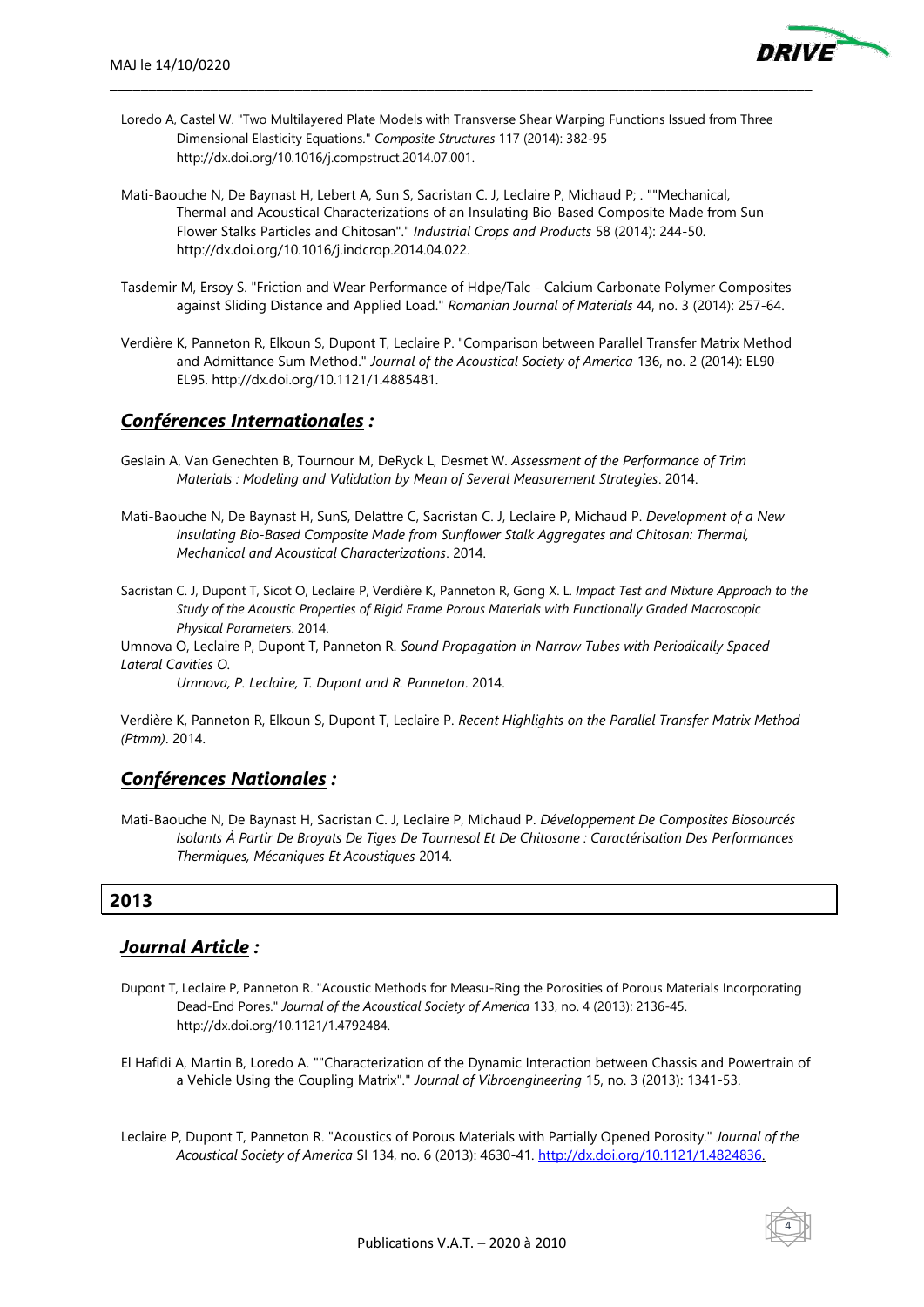

Loredo A, Castel W. "A Multilayer Anisotropic Plate Model with Warping Functions for the Study of Vibrations Reformulated from Woodcock's Work." *Journal of Sound and Vibration* 332, no. 1 (2013): 102-25

\_\_\_\_\_\_\_\_\_\_\_\_\_\_\_\_\_\_\_\_\_\_\_\_\_\_\_\_\_\_\_\_\_\_\_\_\_\_\_\_\_\_\_\_\_\_\_\_\_\_\_\_\_\_\_\_\_\_\_\_\_\_\_\_\_\_\_\_\_\_\_\_\_\_\_\_\_\_\_\_\_\_\_\_\_\_\_\_\_\_\_

http://dx.doi.org/10.1016/j.jsv.2012.07.033.

- Sahraoui S, Brouard L, Benyahia L, Parmentier D, Geslain A. "Normalised Stiffness Ratios for Mechanical Characterization of Isotropic Acoustic Foams." *Journal of the Acoustical Society of America* 134 (2013): 4624. http://dx.doi.org/10.1121/1.4824833.
- Tayong R, Dupont T, Leclaire P. "Sound Absorption of a Micro-Perforated Plate Backed by a Porous Material under High Sound Excitation : Measure-Ment and Prediction." *International Journal of Engineering & Technology* 2, no. 4 (2013): 281-92. http://dx.doi.org/10.14419/ijet.v2i4.1421.
- Verdière K, Panneton R, Elkoun S, Dupont T, Leclaire P. "Transfer Matrix Method Applied to the Parallel Assembly of Sound Absorbingmaterials." *Journal of the Acoustical Society of America* SI 134, no. 6 (2013): 4648-58. http://dx.doi.org/10.1121/1.4824839.

#### *Conférences Internationales :*

- Castel A, Loredo A, El Hafidi A, Martin B. *A Comparison between Models for the Study of Static and Dynamic Behavior of Heterogeneous Multilayer Composite Plates*. 2013.
- Dupont T, Leclaire P, Verdière K, Panneton R, Elkoun S. *A Method for Measuring the Acoustic Properties of a Porous Sample Mounted in a Rigid Ring in Acoustic Tubes*. 2013.
- El Hafidi A, Martin B, Loredo A. *Dynamic Coupling Study between Substructures. Application to the Chassis-Powertrain Interaction*. 2013.
- Roozen N. B, Verstraeten B, Labelle L, Glorieux C, Leclaire P. *Advanced Dispersion Measurement Techniques for the Characterization of the Mechanical Properties of Poro-Visco-Elastic Materials*. 2013.
- Roozen N. B, Verstraeten B, Glorieux C, Leclaire P. *Dispersion Techniques for the Characterization of the Mechanical Properties of Porous Materials; Some Numerical Simulation Results*. 2013.
- Van Genechten B, Geslain A, Tournour M, Hack M, Bruyneel M. *Finite Element-Based Simulation Approaches for Nvh Assessment of Lightweight*. 2013.
- Verdière K, Panneton R, Elkoun S, Dupont T, Leclaire P. *Prediction of Acoustic Properties of Parallel Assemblies by Means of Transfer Matrix Method*. 2013.

### *Conférences Nationales :*

Aucune.

#### **2012**

### *Journal Article :*

Castel A, Loredo A, El Hafidi A, Martin B. "Complex Power Distribution Analysis in Plates Covered with Passive Constrained Layer Damping Patches." *Journal of Sound and Vibration* 331, no. 11 (2012): 2485-98. [http://dx.doi.org/10.1016/j.jsv.2012.01.020.](http://dx.doi.org/10.1016/j.jsv.2012.01.020)

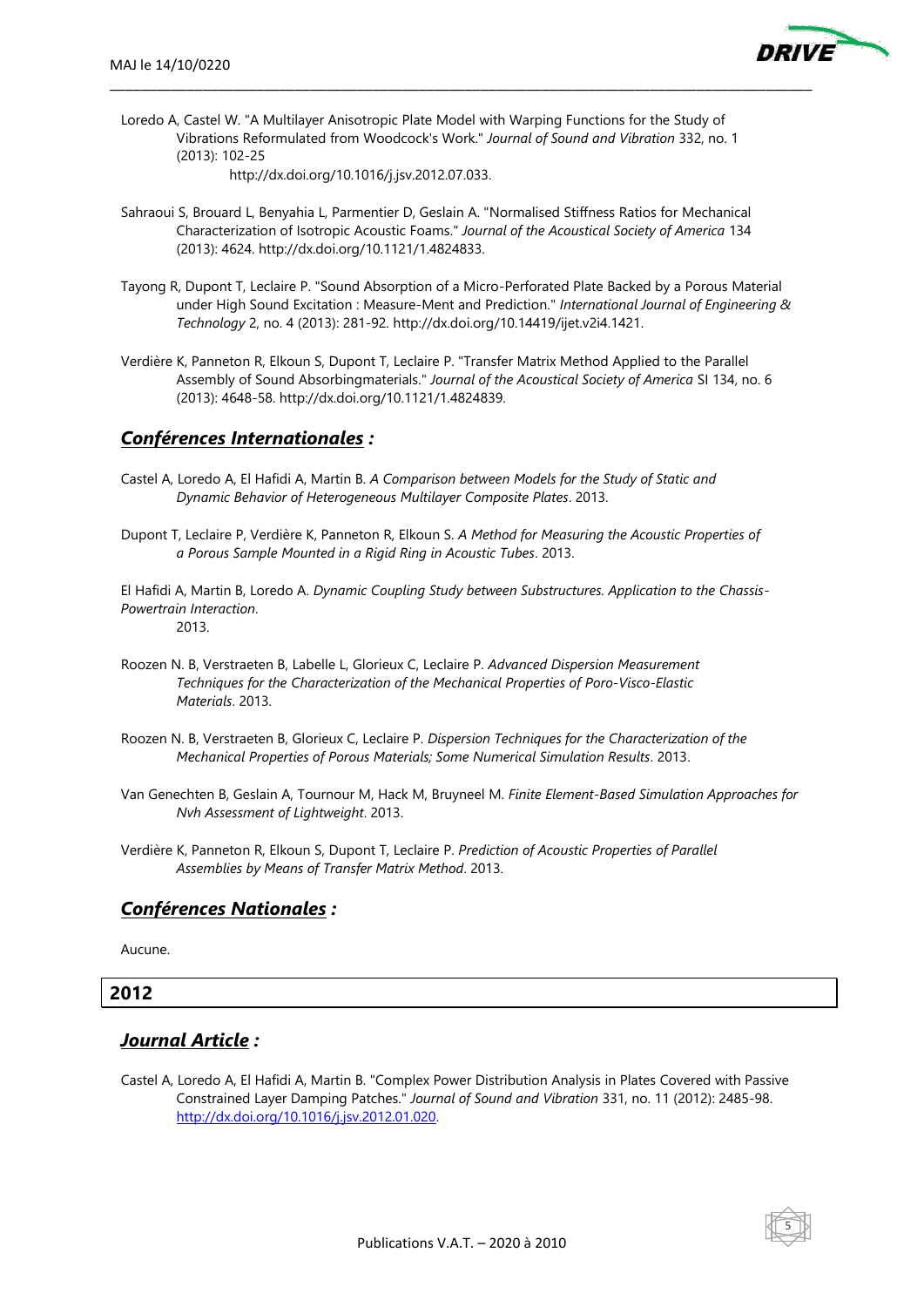

Geslain A, Groby J.P, Dazel O, Mahasaranon S, Horoshenkov K, Khan A. "An Application of the Peano Series Expansion to Predict Sound Propagation in Materials with Continuous Pore Stratification." *Journal of the Acoustical Society of America* 132 (2012): 208-15 http://dx.doi.org/10.1121/1.4728188.

\_\_\_\_\_\_\_\_\_\_\_\_\_\_\_\_\_\_\_\_\_\_\_\_\_\_\_\_\_\_\_\_\_\_\_\_\_\_\_\_\_\_\_\_\_\_\_\_\_\_\_\_\_\_\_\_\_\_\_\_\_\_\_\_\_\_\_\_\_\_\_\_\_\_\_\_\_\_\_\_\_\_\_\_\_\_\_\_\_\_\_

Ruiz H, Cobo P, Dupont T, Martin B, Leclaire P. "Acoustic Properties of Plates with Unevenly Distributed Macro Perforations Backed by Woven Meshes." *Journal of the Acoustical Society of America* 132, no. 5 (2012): 3138-47. http://dx.doi.org/10.1121/1.4754520.

# *Conférences Internationales :*

Castel A, Loredo A, El Hafidi A, Torres S. *Vibroacoustic Simulation of Heterogeneous Multilayer Composite Plates Involving Low Young's Modulus Viscoelastic Material*. 2012.

Leclaire P. *Characterization of Porous Absorbent Materials*. 2012.

Panneton R, Verdière K, Elkoun S, Dupont T, Leclaire P. *Transfer Matrix Modeling and Numerical Verification of Locally Reacting Acoustic Mosaics*. 2012.

Redon E, Ouedraogo B, Leclaire P. *Transparent Boundary Condition for Acoustic Propagation in Duct with Bulk-Reacting Liner*.

2012.

Ruiz H, Cobo P, Dupont T, Leclaire P. *Acoustic Properties of Perforated Plates and Screens*. 2012. Tayong R, Dupont T, Leclaire P. *Holes Interaction and Heterogeinity Distribution Effect for a Multiperforated Plate*. 2012.

# *Conférences Nationales :*

Horoshenkov K.V, Masaharanon S, Khan K, Geslain A, Groby J.P, Dazel O. *Acoustical Properties of Macroscopically Inhomogeneous Porous Medium Acoustics*. 2012.

### **2011**

# *Journal Article :*

- Asserin O, Loredo A, Petelet M, Looss B. "Global Sensitivity Analysis in Welding Simulations What Are the Material Data You Really Need." *Finite Elements in Analysis and Design* 47, no. 9 (2011): 1004-16. http://dx.doi.org/10.1016/j.finel.2011.03.016.
- Descheemaeker J, Groby J. P, Leclaire P, Boeckx L, Glorieux C, Lauriks W. ""Study of the Circumferential Waves on a Poroelastic Cylinder"." *Acta Acustica United with Acustica* 97, no. 5 (2011): 734-43. [http://dx.doi.org/10.3813/AAA.918453.](http://dx.doi.org/10.3813/AAA.918453)
- Dupont T, Leclaire P, Sicot O, Gong X. L, Panneton R. "Acoustic Properties of Air-Saturated Porous Materials Containing Dead-End Porosity." *Journal of Applied Physics* 110 (2011): 094903-1-13. http://dx.doi.org/10.1063/1.3646556.
- El Hafidi A, Martin B, Faris W, Lay B. "A Study of Noise Transmission through Cylindrical Shell Us Ing Mo Dal Truncation Approach." *International Journal of Vehicle Noise and Vibration* 7, no. 3 (2011): 271-84

http://dx.doi.org/10.1504/IJVNV.2011.042424.

Gautier G, Groby J. P, Dazel O, Kelders L, De Ryck L, Leclaire P. "Propagation of Acoustic Waves in a One-Dimensional Macroscopically Inhomogeneous Poroelastic Material." *Journal of the Acoustical Society of America* 130, no. 3 (2011): 1390-98. http://dx.doi.org/10.1121/1.3605530.

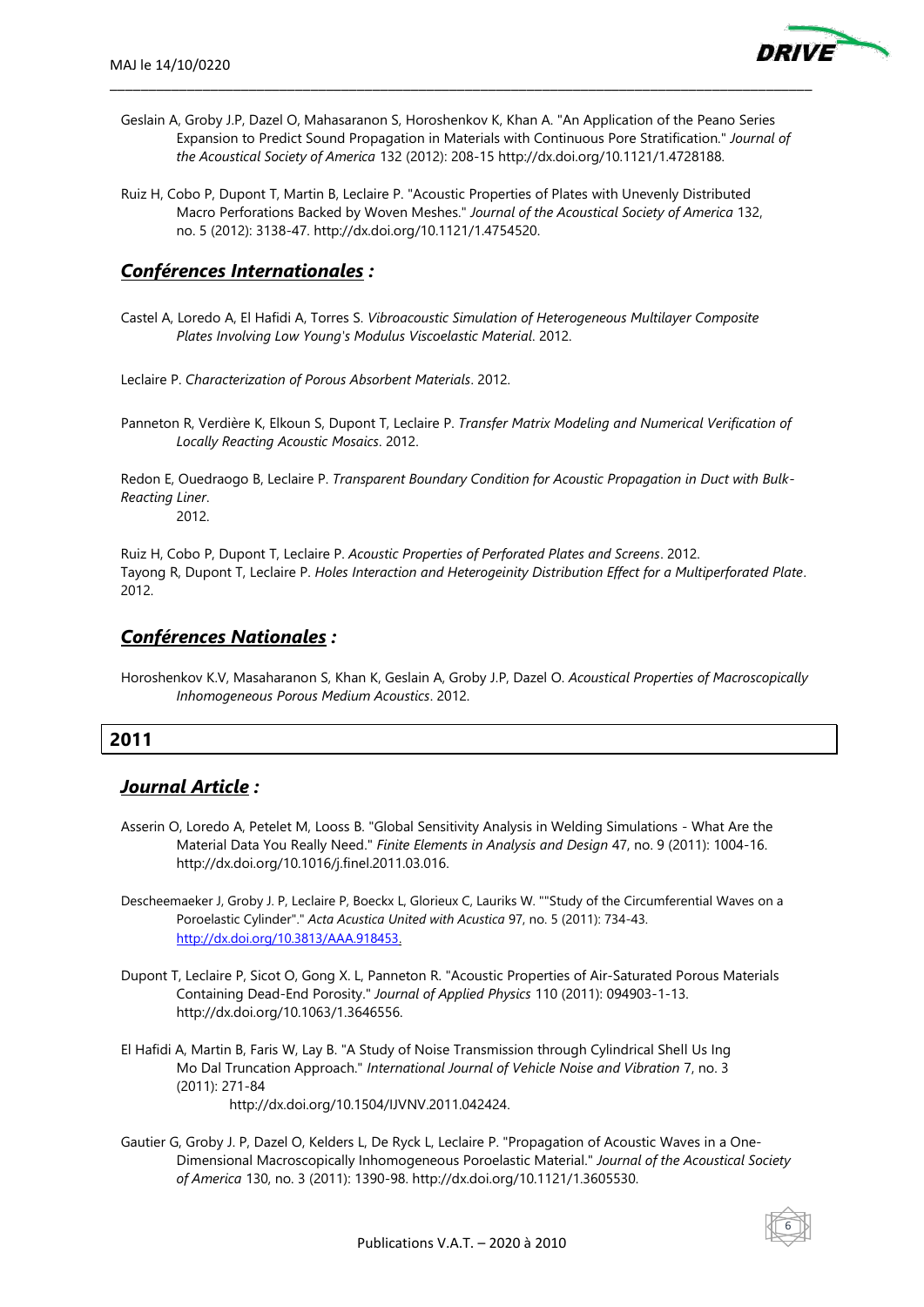

Geslain A, Dazel O, Sahraoui S, Groby J.P, Lauriks W. "Influence of Static Compression on Mechanical Parameters of Acoustic Foams." *Journal of the Acoustical Society of America* 130 (2011): 818. http://dx.doi.org/10.1121/1.3605535.

\_\_\_\_\_\_\_\_\_\_\_\_\_\_\_\_\_\_\_\_\_\_\_\_\_\_\_\_\_\_\_\_\_\_\_\_\_\_\_\_\_\_\_\_\_\_\_\_\_\_\_\_\_\_\_\_\_\_\_\_\_\_\_\_\_\_\_\_\_\_\_\_\_\_\_\_\_\_\_\_\_\_\_\_\_\_\_\_\_\_\_

Loredo A, Plessy A, El Hafidi A, Hamzaoui N. "Numerical Vibroacoustic Analysis of Plates with Constrained-Layer Damping Patches." *Journal of the Acoustical Society of America* 129, no. 4 (2011): 1905-18. http://dx.doi.org/10.1121/1.3546096.

Tayong R, Dupont T, Leclaire P. "Experimental Investigation of Holes Interaction Effect on the Sound Absorption Coeffcient of

Micro-Perforated Panels under High and Medium Sound Levels." *Applied Acoustics* 72 (2011): 777-84.

http://dx.doi.org/10.1016/j.apacoust.2011.04.011.

Dupont T, Leclaire P, Panneton R. *Methods for Measuring the Porosities of Porous Materials Incorporating Dead-End Pores*. 2011.

Groby J. P, Gautier G, De Ryck L, Kelders L, Leclaire P. *Propagation of Acoustic Waves in a One-Dimensional Macroscopically Inhomogeneous Poroelastic Material*. 2011.

Panneton R, Dupont T, Leclaire P. *Modeling of a Perforated Solid with Dead-End Porosity by the Transfer Matrix Method*. 2011.

#### *Conférences Nationales :*

Aucune.

#### **2010**

### *Journal Article :*

- Dazel O, Brouard B, Dauchez N, Geslain A, Lamarque C.H. "A Free Interface Cms Technique to the Resolution of Coupled Problem Involving Porous Materials, Application to a Monodimensional Problem." *Acta Acustica United with Acustica* 96 (2010): 247-57
- El Hafidi A, Lay B. "Vibroacoustic Behavior of Cylindrical Shell : Comparison of Numerical Approach and Experimental Measurement." *Journal of the Acoustical Society of America* 128, no. 4 (2010): 2376. http://dx.doi.org/10.1121/1.3508445.
- El Hafidi A, Martin B, Loredo A, Jego E. "Vibration Reduction on City Buses : Determination of Optimal Position of Engine Mounts." *Mechanical Systems and Signal Processing* 24, no. 7 (2010): 2198- 209. http://dx.doi.org/10.1016/j.ymssp.2010.04.001.
- Petelet M, Looss B, Asserin O, Loredo A. "Latin Hypercube Sampling with Inequality Constraints." *AStA– Advances in Statistical Analysis* 94, no. 4 (2010): 325-39. http://dx.doi.org/10.1007/s10182-010- 0144-z.
- Tayong R, Dupont T, Leclaire P. "On the Variations of Acoustic Absorption Peak with Particle Velocity in Micro-Perforated Panels at High Level of Excitation." *Journal of the Acoustical Society of America* 127, no. 5 (2010): 2875-82. http://dx.doi.org/10.1121/1.3372714.

### *Conférences Internationales :*

Roulois G, Marrot F, Caillet J, Loredo A, Dupont T. *Study and Simulation of Helicopter Gearboxes Noise*. 2010.